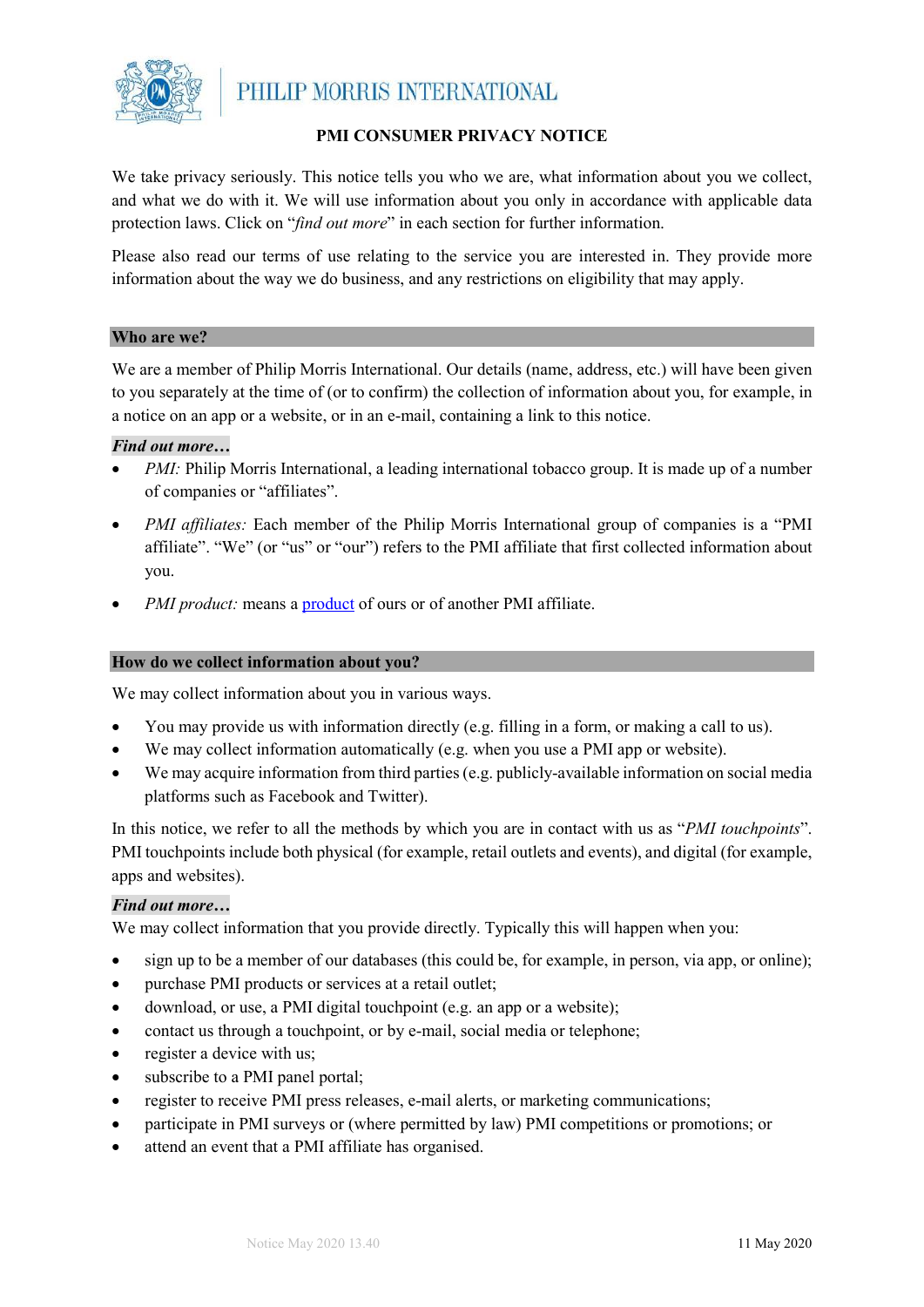

We may collect information about you automatically. Typically this will happen when you:

- visit an outlet that sells PMI products (for example, by collecting your data at check-out, or through sensors at the outlet that connect with mobile technology);
- attend an event that a PMI affiliate has organised (for example, through purchases at the event or through sensors at the event that connect with mobile technology);
- communicate with us (for example, through a touchpoint, or social media platforms);
- use PMI touchpoints (for example, through tracking mechanisms (such as cookies and web beacons/pixels) that you receive when you use the PMI touchpoint or get an e-mail from us);
- use third party websites (for example, using technology similar to that described in the bullet above, that you receive when you visit a PMI touchpoint or get an e-mail from us); or
- make public posts on social media platforms that we follow (for example, so that we can understand public opinion, or respond to requests concerning PMI products).

As mentioned above, we may collect information about you automatically through the use of cookies and similar tracking technologies (such as web beacons/pixels) that you receive when you visit digital PMI touchpoints or get an e-mail from us. The specific cookies and other mechanisms used will depend on the PMI touchpoint in question. To learn about these mechanisms used on a touchpoint, including how you can accept or refuse cookies, please see the information made available on or through that touchpoint. These mechanisms may include Google analytics cookies (see [www.google.com/policies/privacy/partners/\)](http://www.google.com/policies/privacy/partners/).

Where permitted by law, we may acquire information about you from third parties. This may include information shared between PMI affiliates, publicly-available profile information (such as your preferences and interests) on third party social media sites (such as Facebook and Twitter), and marketing lists acquired from third party marketing agencies.

We may also collect information in other contexts made apparent to you at the time.

#### **What information about you do we collect?**

We may collect various types of information about you:

- information necessary to fulfil your orders
- information necessary to provide warranty services
- information you give us in forms or surveys
- information about your visits to our outlets and events
- information you give us in calls you make to call centres
- information about your preferences and interests
- information necessary to verify your age
- information generated by your PMI electronic device (for example, IQOS)

#### *find out more…*

Information that we collect from you directly will be apparent from the context in which you provide it. For example:

• if you order a product from us through a touchpoint, you provide your name, contact, billing details, and the products you have chosen so that we can fulfil your order;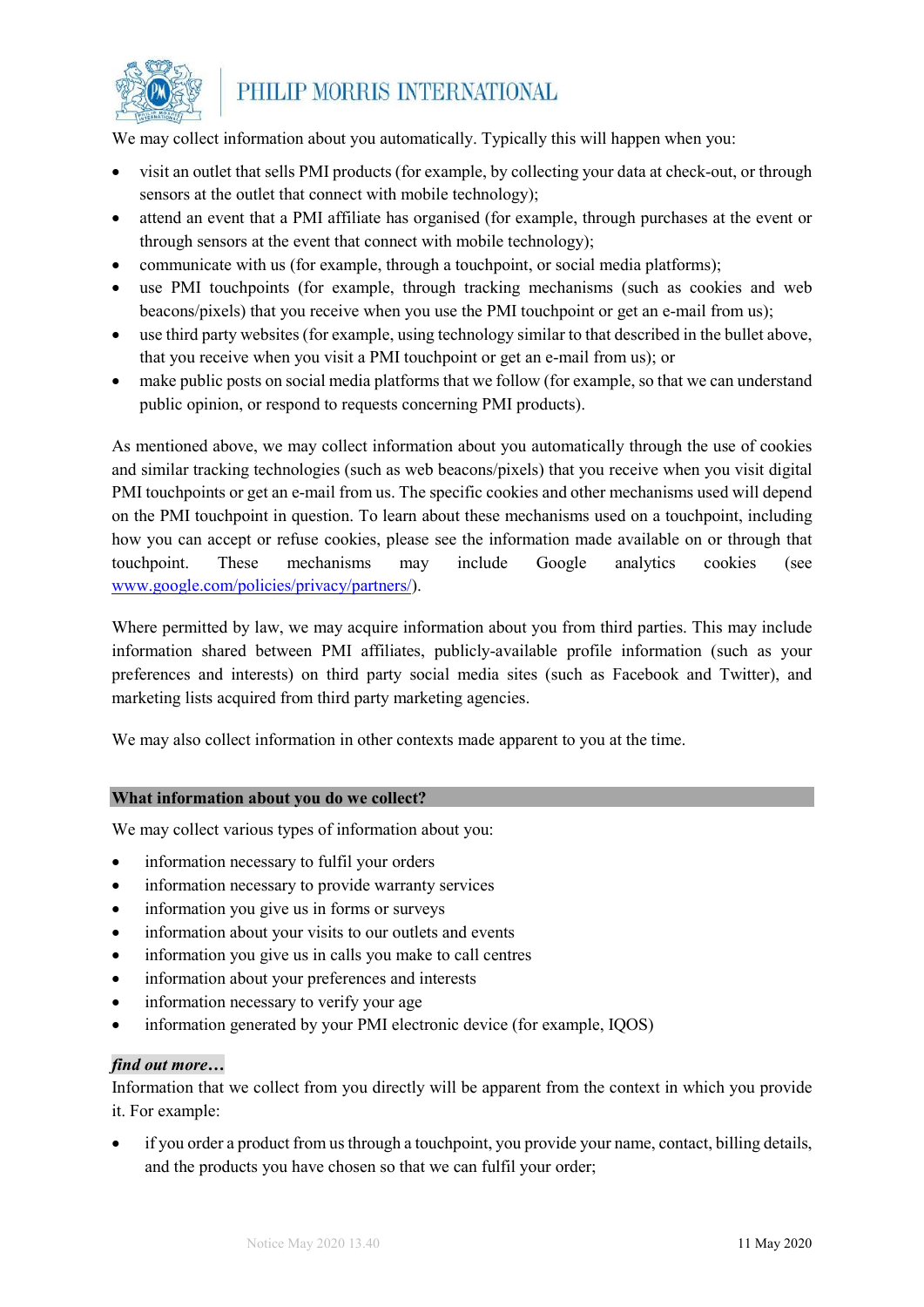

- you may provide information on your product preferences and interests so that we can offer you products and services that will interest you;
- if you make an appointment to see us (or someone supporting our products or services), we may collect your name and contact details;
- we may collect information that enables us to verify your age, for example a copy of an identity document or your facial image.

Information that we collect automatically will generally concern:

- details of your visit or call (such as time, date, and duration);
- in a sales outlet or at an event (including areas in the immediate vicinity), how frequently you visit, which areas you visit and for how long, and which purchases you make;
- your use of digital PMI touchpoints (such as the pages you visit, the page from which you came, and the page to which you went when you left, search terms entered, or links clicked within the touchpoint, when you first open the touchpoint, for how long you use it, and how you interact with messages or advertisements we send you); we may use cookies and similar tracking technologies (such as pixels/web beacons) to do this;
- your use of third party websites, where the information collected will be similar to that described in the bullet above (we may use cookies and similar tracking technologies (such as pixels/web beacons) to do this);
- your mobile or desktop device and software (such as your IP address or unique device identifier (for example, mobile advertising identifier (MAID) or Android ID (SSAID)), location data (either derived from your IP address or if you choose to share your precise location with us for specified purposes, e.g. store locator), device brand and model, the display settings of your monitor, web browser type, operating system, (some of which may be used in "digital fingerprinting" (see for what purposes we use information about you, below)) and details of any cookies that we may have stored on your device);
- your use of your PMI electronic device, if you choose to send this to us, which may include information about: (i) the device itself (holder serial number, charger serial number, firmware version, device errors); and (ii) use of the device (such as number of uses, number of cleans, battery use, puff count, and device life data (including cumulative values, and timestamps, for each of the foregoing)); and
- if you return your PMI electronic device to us, or bring it to one of our stores, because it's faulty, and choose to share with us the data it holds (as above), we may extract that data from the device.

Information that we collect from third parties will generally consist of publicly-available profile information (such as your preferences and interests), for example from public social media posts.

#### **For what purposes do we use information about you, and on what legal basis?**

In this section, we describe the purposes for which we use personal information. However, this is a global notice, and where the laws of a country restrict or prohibit certain activities described in this notice, we will not use information about you for those purposes in that country.

Subject to the above, we use information about you for the following purposes:

• To comply with regulatory obligations, such as verifying your age and status as a user of our products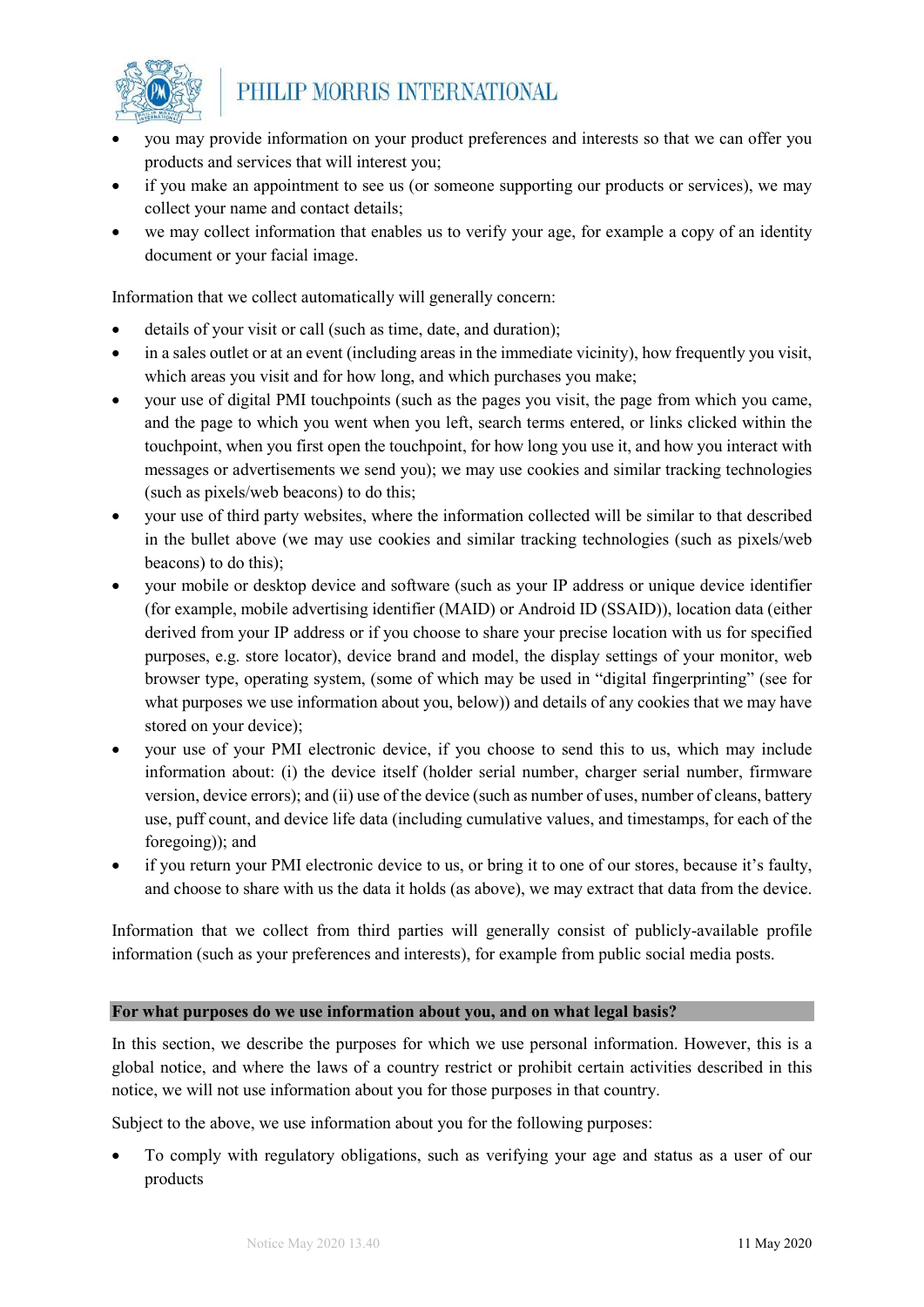

- To sell our products to you, including fulfilling your orders, processing your payments
- To provide sales-related services to you, including dealing with your inquiries and requests, and providing warranty and support services
- To market our products (where permitted by law), including administering loyalty programs, product improvement, market research, developing marketing strategies, administering marketing campaigns, and customizing your experiences at outlets that sell PMI products and at events
- To understand whether you are still engaged with our marketing and whether you wish to continue to receive it
- For us or our business partners to inform you of potential opportunities to get involved in marketing or promoting PMI products
- To support all the above, including administering your accounts, enabling you to use PMI touchpoints, corresponding with you, managing your appointments with us or with someone supporting our products or services (for example, regarding a new product, or after-sales service), customizing your experiences of PMI touchpoints, fraud prevention (for example in the context of our promotions, competitions and surveys, to ensure that they are not taken more than once by the same person), and administration and troubleshooting
- For business analytics, statistical or scientific purposes, including improving PMI products, outlets and events, and the information that we (or our affiliates) provide to our customers
- For other purposes that we notify you of, or will be clear from the context, at the point information about you is first collected

The legal basis for our use of information about you is one of the following (which we explain in more detail in the "find out more" section):

- compliance with a legal obligation to which we are subject;
- the performance of a contract to which you are a party;
- a legitimate business interest that is not overridden by interests you have to protect the information;
- where none of the above applies, or where law requires it, your consent (which we will ask for before we process the information).

#### *find out more…*

The purposes for which we use information about you, with corresponding methods of collection and legal basis for use, are:

| <b>Purpose</b>                                                                                | Method of collection and legal basis for processing                                                                                                                                                                                                                                                                                                                                                                                      |
|-----------------------------------------------------------------------------------------------|------------------------------------------------------------------------------------------------------------------------------------------------------------------------------------------------------------------------------------------------------------------------------------------------------------------------------------------------------------------------------------------------------------------------------------------|
| Comply with regulatory obligations<br>verify your age and status as a user of our<br>products | This information is generally provided to us by you directly.<br>We use it because it is necessary for us to comply with a legal<br>obligation to sell products only to adults, or, in countries where<br>there is no such legal obligation, because we have a legitimate<br>business interest to sell our products only to adults that is not<br>overridden by your interests, rights and freedoms to protect<br>information about you. |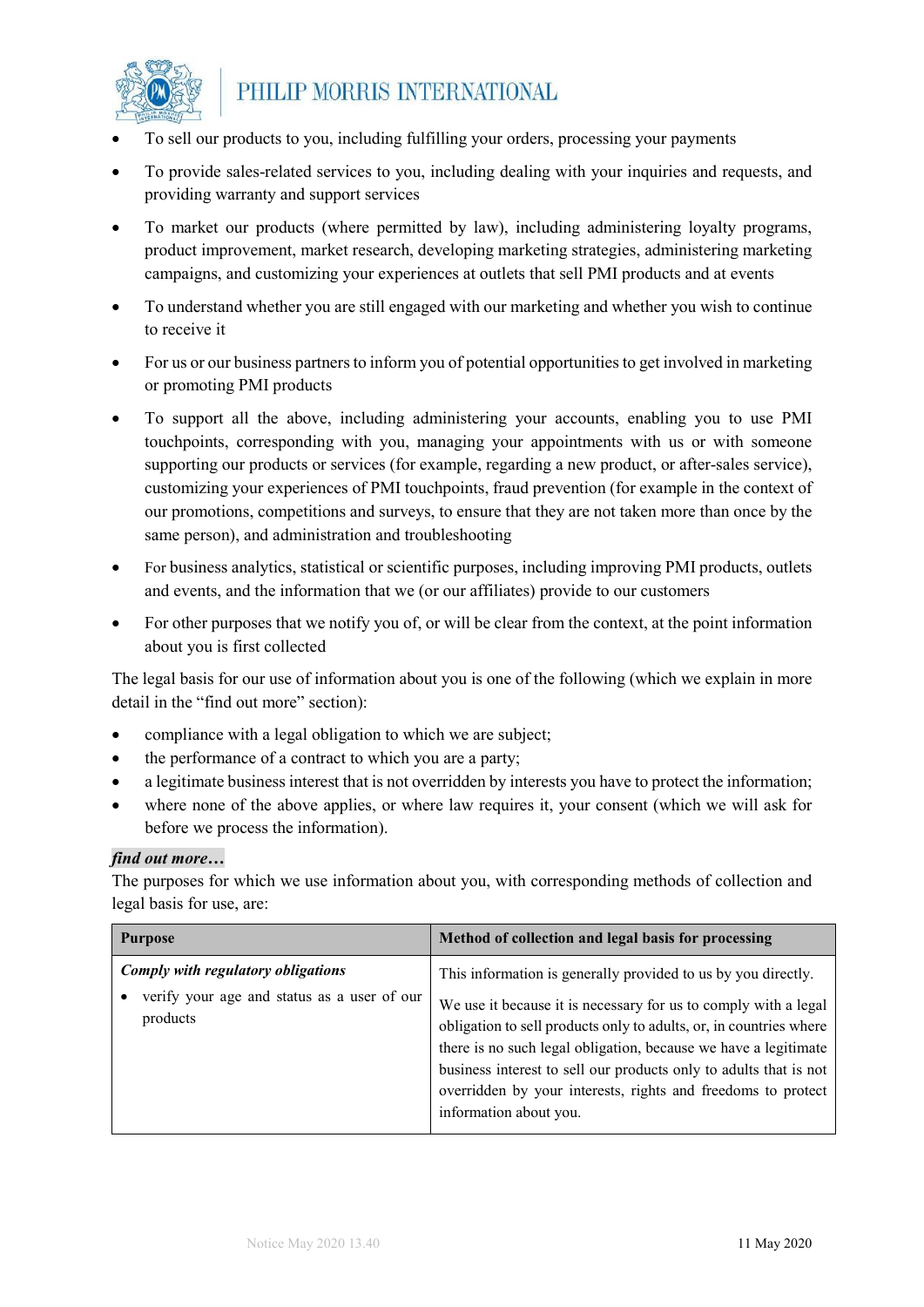

| <b>Sell our products</b><br>fulfil your orders (including sending receipts)<br>process your payments<br>provide warranty and support services                                                                                                                                                                                                                                                                                                                                                                                                                                                                                                                                                                                                                                       | This information is generally provided to us by you directly<br>(typically,<br>address,<br>e-mail<br>address,<br>name,<br>payment<br>information).<br>We use it to discharge our contractual obligations to you as a<br>buyer of our products.                                                                                                                                                                                                                                                                                                                                                                                                                                                                                                                                                                                                                                                                   |
|-------------------------------------------------------------------------------------------------------------------------------------------------------------------------------------------------------------------------------------------------------------------------------------------------------------------------------------------------------------------------------------------------------------------------------------------------------------------------------------------------------------------------------------------------------------------------------------------------------------------------------------------------------------------------------------------------------------------------------------------------------------------------------------|------------------------------------------------------------------------------------------------------------------------------------------------------------------------------------------------------------------------------------------------------------------------------------------------------------------------------------------------------------------------------------------------------------------------------------------------------------------------------------------------------------------------------------------------------------------------------------------------------------------------------------------------------------------------------------------------------------------------------------------------------------------------------------------------------------------------------------------------------------------------------------------------------------------|
| <b>Provide sales-related services</b><br>deal with your inquiries and requests<br>correspond with you<br>general administration and troubleshooting<br>administer loyalty programs                                                                                                                                                                                                                                                                                                                                                                                                                                                                                                                                                                                                  | This information is generally provided to us by you directly.<br>We use it because we have a legitimate business interest in<br>providing sales-related services to our customers that is not<br>overridden by your interests, rights and freedoms to protect<br>information about you.                                                                                                                                                                                                                                                                                                                                                                                                                                                                                                                                                                                                                          |
| Market our products (where permitted by law)<br>understand your preferences (such as what<br>products or events may interest you or may<br>be better tailored to your needs) and, where<br>permitted by law, market to you personally<br>understand whether you are still engaged<br>with our marketing and whether you wish to<br>continue to receive it<br>administer loyalty programs<br>invite you to participate in, and administer,<br>$\bullet$<br>surveys or market research campaigns<br>for market research<br>٠<br>develop marketing strategies<br>administer marketing campaigns<br>٠<br>experience<br>customize<br>PMI<br>your<br>of<br>٠<br>touchpoints (for example, to personalize your<br>visit, such as with greetings or suggestions<br>that might interest you) | This will typically be a combination of information that you<br>provide to us (for example, your name and contact and social<br>media details); information that we collect automatically (for<br>example, using technology (such as cookies and web<br>beacons/pixels) to monitor your use of PMI touchpoints and e-<br>mails from us), and using similar technology to monitor your<br>use of third party touchpoints; and (where permitted by law)<br>information that we acquire from third parties (such as public<br>social media posts).<br>We use it on the grounds that we have a legitimate business<br>interest to market our products, to operate PMI touchpoints, to<br>customize your experiences, and to understand whether you<br>wish to continue to receive our marketing, in these ways that is<br>not overridden by your interests, rights and freedoms to protect<br>information about you. |
| Market our products (where permitted by law)<br>provide you with information about, and to<br>manage, PMI affiliates, their promotions,<br>products and services, outlets, events and the<br>regulation of our products; and to develop<br>and improve tools to pursue these purposes                                                                                                                                                                                                                                                                                                                                                                                                                                                                                               | This will typically be a combination of information that you<br>provide to us (for example, your name and contact details, your<br>social media handles); information that we<br>collect<br>automatically (for example, using cookies and similar<br>technologies) and (where permitted by law) information that<br>we acquire from third parties (such as public social media<br>posts).<br>We use it on the grounds that we have a legitimate business<br>interest to market these things that is not overridden by your<br>interests, rights and freedoms to protect information about you.<br>In certain countries, where required by law, we will send you<br>these materials in electronic format only with your consent.                                                                                                                                                                                  |
| <b>Support for all the above purposes</b><br>administering your accounts                                                                                                                                                                                                                                                                                                                                                                                                                                                                                                                                                                                                                                                                                                            | This will typically be a combination of information that you<br>provide to us (typically, name, password (or equivalent)) and<br>information that we collect automatically (for example,<br>information about your device, and cookies and similar                                                                                                                                                                                                                                                                                                                                                                                                                                                                                                                                                                                                                                                               |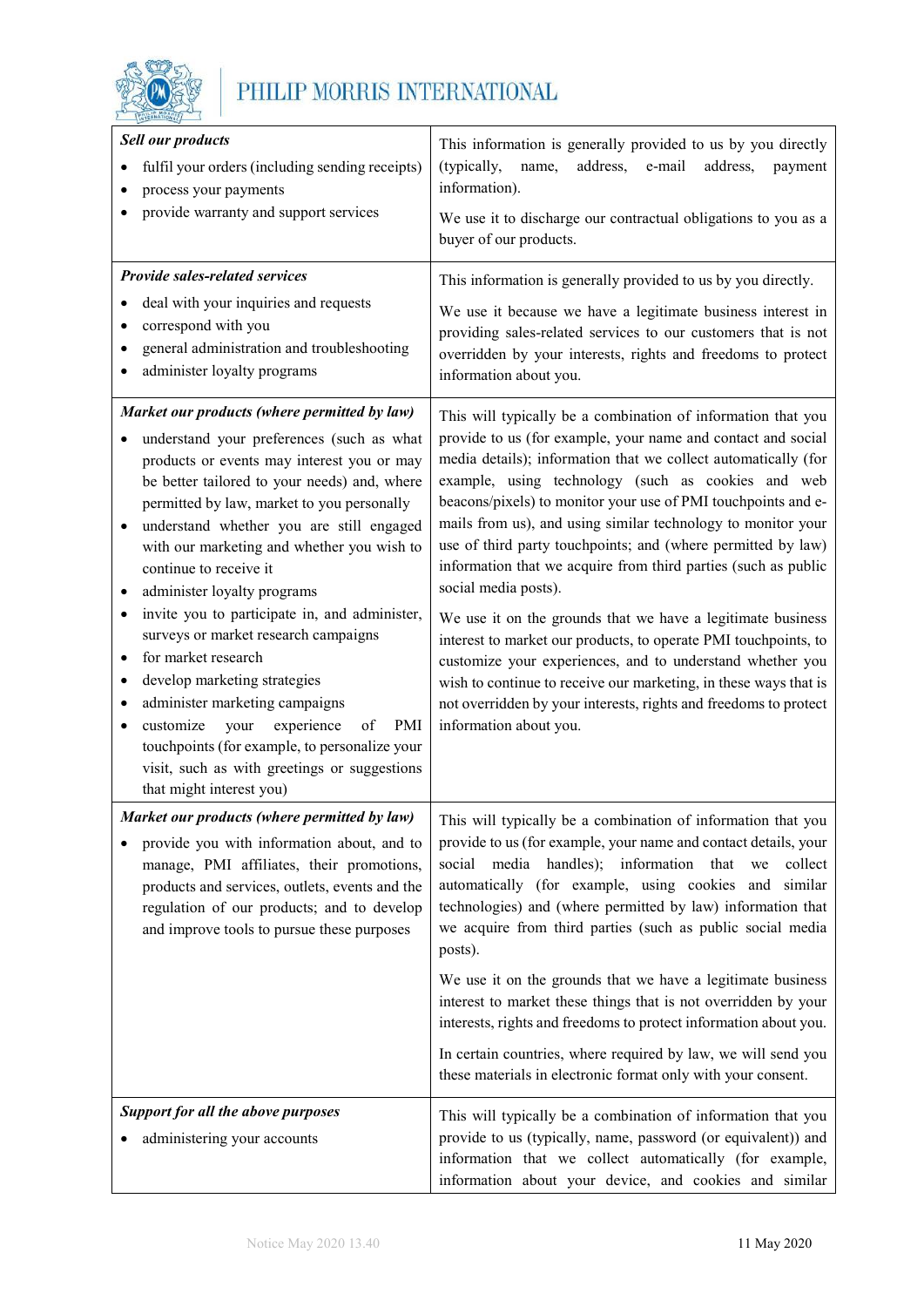

| enabling you to use PMI touchpoints (for<br>example, allowing you to remain logged in to<br>sections of a touchpoint that are reserved for<br>authorized users only, administering your<br>preference,<br>language<br>associating<br>your<br>shopping cart with you)<br>corresponding with you<br>managing your appointments with us or with<br>someone supporting our products or services<br>(for example, regarding a new product, or<br>after-sales service) | tracking technologies, and "digital fingerprinting" as described<br>above).<br>We use it on the grounds that correspond to the purpose for<br>using the information that we are supporting. For example,<br>where we administer your account to support a purchase or to<br>provide after-sales service, we use the information to discharge<br>our contractual obligations to you as a buyer of our products;<br>where we administer your account to show you our products,<br>we are supporting marketing and so we use it on the grounds<br>that we have a legitimate business interest to market our<br>products that is not overridden by your interests, rights and |
|------------------------------------------------------------------------------------------------------------------------------------------------------------------------------------------------------------------------------------------------------------------------------------------------------------------------------------------------------------------------------------------------------------------------------------------------------------------|---------------------------------------------------------------------------------------------------------------------------------------------------------------------------------------------------------------------------------------------------------------------------------------------------------------------------------------------------------------------------------------------------------------------------------------------------------------------------------------------------------------------------------------------------------------------------------------------------------------------------------------------------------------------------|
| enhancing your experiences<br>fraud prevention (for example in the context<br>of our promotions, competitions and surveys,<br>to ensure that they are not taken more than<br>once by the same person)<br>administration and troubleshooting                                                                                                                                                                                                                      | freedoms to protect information about you, and so on.                                                                                                                                                                                                                                                                                                                                                                                                                                                                                                                                                                                                                     |
| <b>Business analytics and improvements</b><br>allowing us or our business partners to inform<br>you of potential opportunities to get involved<br>in promoting PMI products<br>for business analytics, statistical or scientific<br>purposes, (including for improving PMI<br>products, outlets that sell PMI products,<br>events, digital PMI touchpoints and the<br>information that we (or our affiliates) provide<br>to our customers)                       | This will typically be a combination of information that you<br>provide to us (such as demographic information, e.g. your age,<br>gender and the city where you live); information that we collect<br>automatically (which will include information about your PMI<br>electronic device and your use of it, but where we seek your<br>consent to use certain data, we won't use that data for these<br>purposes unless you have given your consent to it); and (where<br>permitted by law) information that we acquire from third<br>parties. Where we have more than one type of information from<br>these categories, we will combine them to improve our<br>analysis.  |
|                                                                                                                                                                                                                                                                                                                                                                                                                                                                  | We use it on the grounds that either:<br>we have your consent to do this; or<br>we have a legitimate business interest to analyze and to<br>improve our business performance, our products, PMI<br>touchpoints, outlets and events, and to invite others to get<br>involved in promoting PMI products, that is not overridden<br>by interests, rights and freedoms to protect information<br>about you.                                                                                                                                                                                                                                                                   |

Where we do not base our use of information about you on one of the above legal bases, or where law requires it, we will ask for your consent before we process the information (these cases will be clear from the context).

In some instances, we may use information about you in ways that are not described above. Where this is the case, we will provide a supplemental privacy notice that explains such use. You should read any supplemental notice in conjunction with this notice.

#### **Who do we share your information with, and for what purposes?**

We may share information about you with: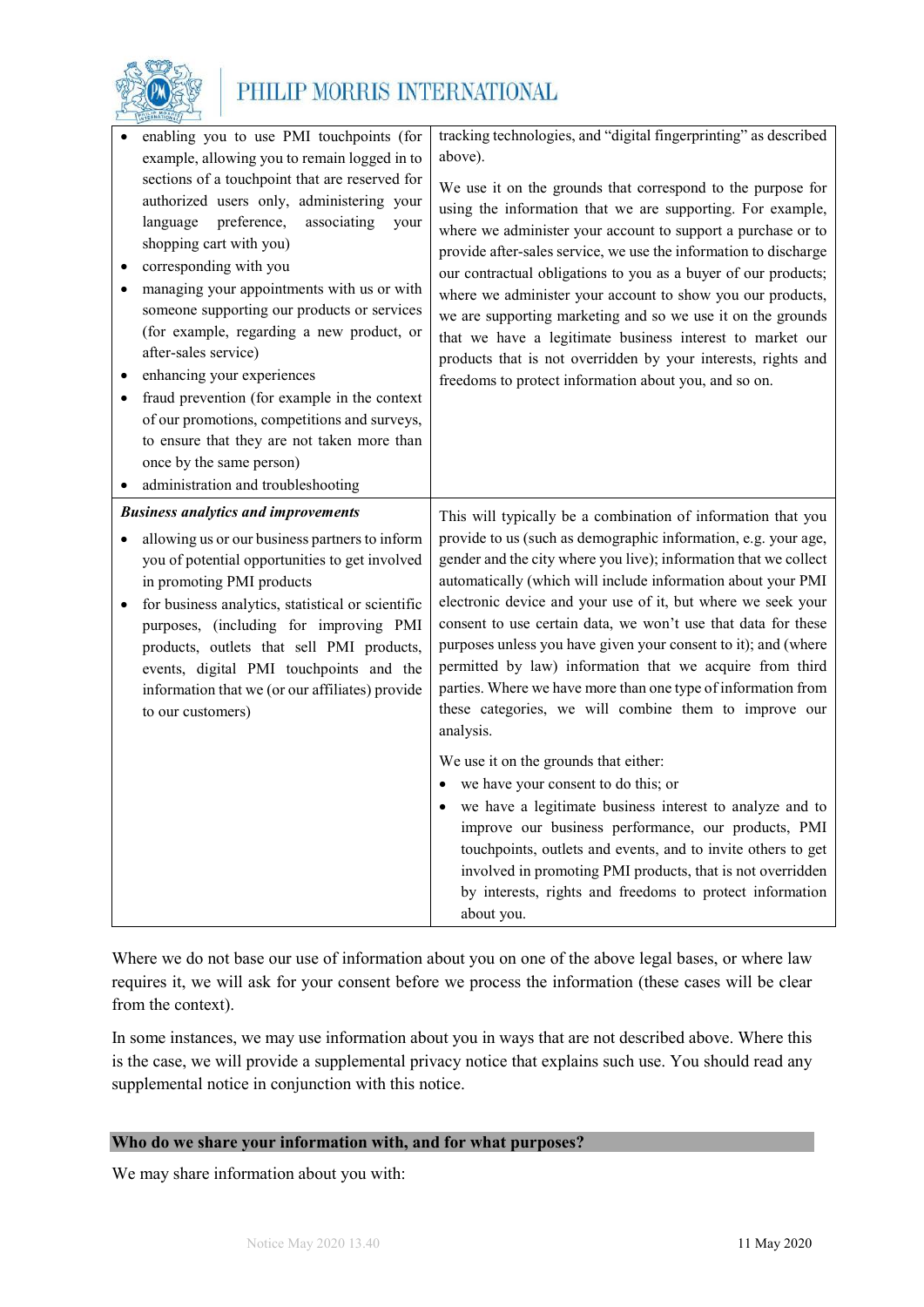

- PMI affiliates;
- third parties who provide PMI affiliates or you with products or services;
- PMI affiliates' carefully selected business partners and advertisers (in areas connected with our products, or consistent with their style and image) so that they can contact you with offers that they think may interest you, in accordance with your preferences; and
- other third parties, where required or permitted by law.

We share information about you with others only in accordance with applicable laws. Thus, where law requires your consent, we will first ask for it.

#### *find out more…*

#### *Sharing data with other PMI affiliates*

- Information about you will be shared with Philip Morris Products S.A. (based in Neuchâtel, Switzerland), which is the place of central administration of personal data processing for PMI affiliates. Philip Morris Products S.A. processes the information about you for all the purposes described in this notice.
- Information about you may be shared with the PMI affiliate that is responsible for the country in which you live (if it wasn't the PMI affiliate that first collected the information) for all the purposes described in this notice.
- Information about you may be shared with any other PMI affiliate that you contact (for example, if you travel and you want to know where to buy PMI products in a new country, or where to find service or support for PMI products) in order to enhance our service to you.

Details of PMI affiliates and the countries in which they are established are available [here.](https://www.pmiprivacy.com/en/consumer/affiliates)

#### **Country-specific additional points**

According to which country you are in, we want you to be aware of some further points.

#### *If you are in Japan, find out more…*

If you are in Japan, note that we share information about you, for the purposes described in this notice, with other PMI affiliates on the basis of "joint use" under Japanese data protection laws. When we do this, Philip Morris Japan Limited continues to manage your personal information responsibly, and we require those with whom we share the data to do the same. Further, if they are located outside Japan, we take reasonable measures in accordance with the relevant laws and regulations.

#### *Sharing data with Third Parties*

- To the extent permitted by applicable law, we may share information about you with third parties who provide PMI affiliates or you with products or services (such as advisers, payment service providers, delivery providers, retailers, product coaches, information services providers and age verification providers).
- To the extent permitted by applicable law, we may share information about you with PMI affiliates' carefully-selected third party business partners and advertisers (in line with the kind of thing you might associate with our products, for example because they have similar or complementary image, style, or functionality) so that they can contact you with products, services and promotions that they think may interest you, in accordance with your preferences.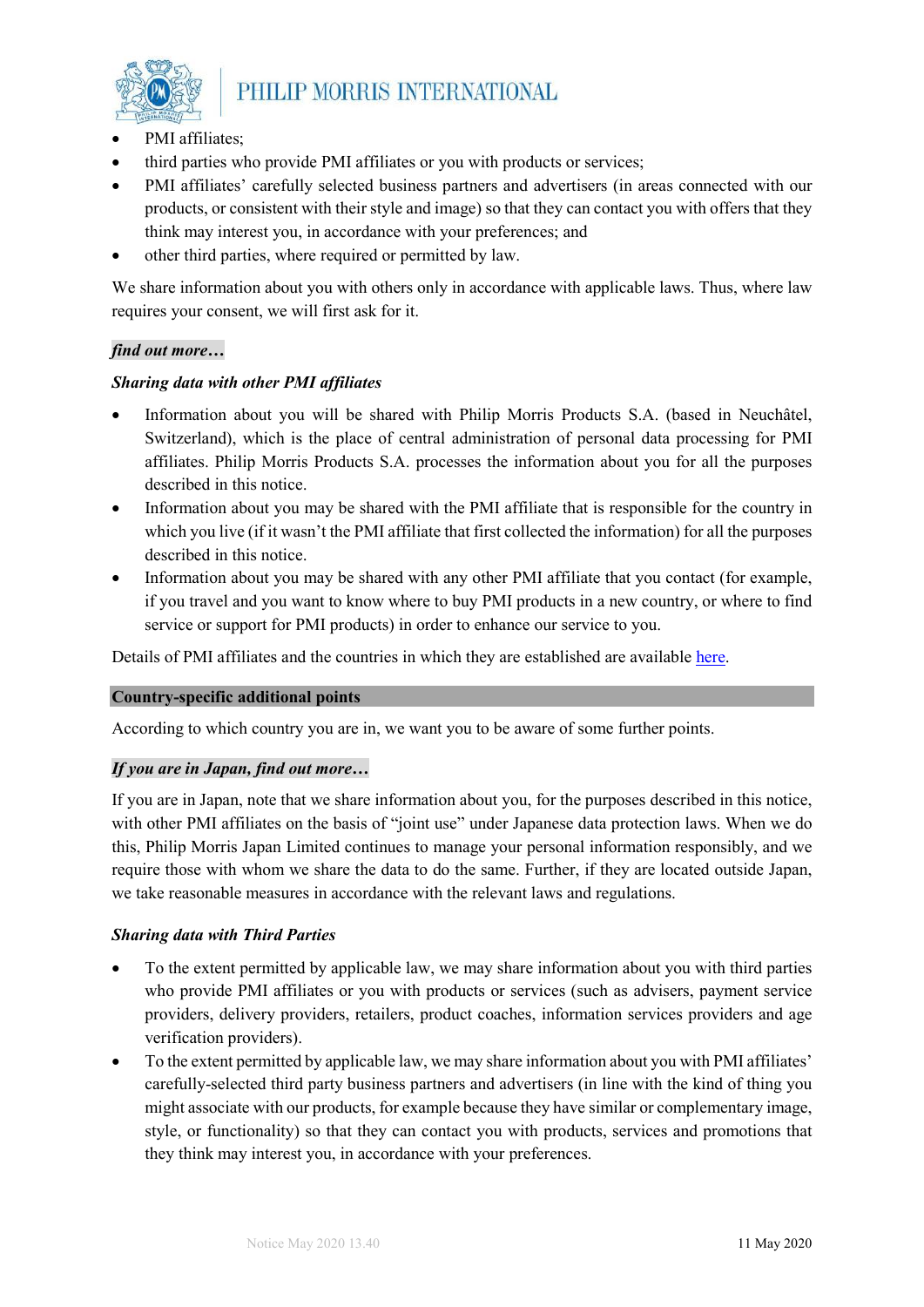

• We may share information about you with other third parties, where required or permitted by law, for example: regulatory authorities; government departments; in response to a request from law enforcement authorities or other government officials; when we consider disclosure to be necessary or appropriate to prevent physical harm or financial loss or in connection with an investigation of suspected or actual illegal activity; and in the context of organisational restructuring.

#### **Country-specific additional points**

According to which country you are in, we want you to be aware of some further points.

#### *If you are in Japan, find out more…*

If you are in Japan, note that we share information about you, for the purposes described in this notice, with Dentsu Tech Inc. ("**Dentsu**") on the basis of "joint use" under Japanese data protection laws. When we do this, Philip Morris Japan Limited continues to manage your personal information responsibly, and we require Dentsu to do the same.

#### **Where might information about you be sent?**

As with any multinational organisation, PMI affiliates transfer information globally. Accordingly, information about you may be transferred globally (for example, if you are in the European Economic Area ("**EEA**"), your information may be transferred outside the EEA; if you are in Australia, you information may be transferred outside Australia).

#### *find out more…*

When using information as described in this notice, information about you may be transferred either within or outside the country or territory where it was collected, including to a country or territory that may not have equivalent data protection standards.

For example, PMI affiliates within the EEA may transfer personal information to PMI affiliates outside the EEA. In all such cases, the transfer will be:

- on the basis of a [European Commission adequacy decision;](https://ec.europa.eu/info/law/law-topic/data-protection/data-transfers-outside-eu/adequacy-protection-personal-data-non-eu-countries_en#dataprotectionincountriesoutsidetheeu)
- subject to appropriate safeguards, for example th[e EU Model Contracts;](https://ec.europa.eu/info/law/law-topic/data-protection/data-transfers-outside-eu/model-contracts-transfer-personal-data-third-countries_en) or
- necessary to discharge obligations under a contract between you and us (or the implementation of pre-contractual measures taken at your request) or for the conclusion or performance of a contract concluded in your interest between us and a third party, such as in relation to travel arrangements.

In all cases, appropriate security measures for the protection of personal information will be applied in those countries or territories, in accordance with applicable data protection laws.

Our service providers are located in many countries throughout the world, including in particular the EEA, Switzerland, the USA, Canada, India, the Philippines, Indonesia, and Australia.

#### **How do we protect information about you?**

We implement appropriate technical and organisational measures to protect personal information that we hold from unauthorised disclosure, use, alteration or destruction. Where appropriate, we use encryption and other technologies that can assist in securing the information you provide. We also require our service providers to comply with strict data privacy and security requirements.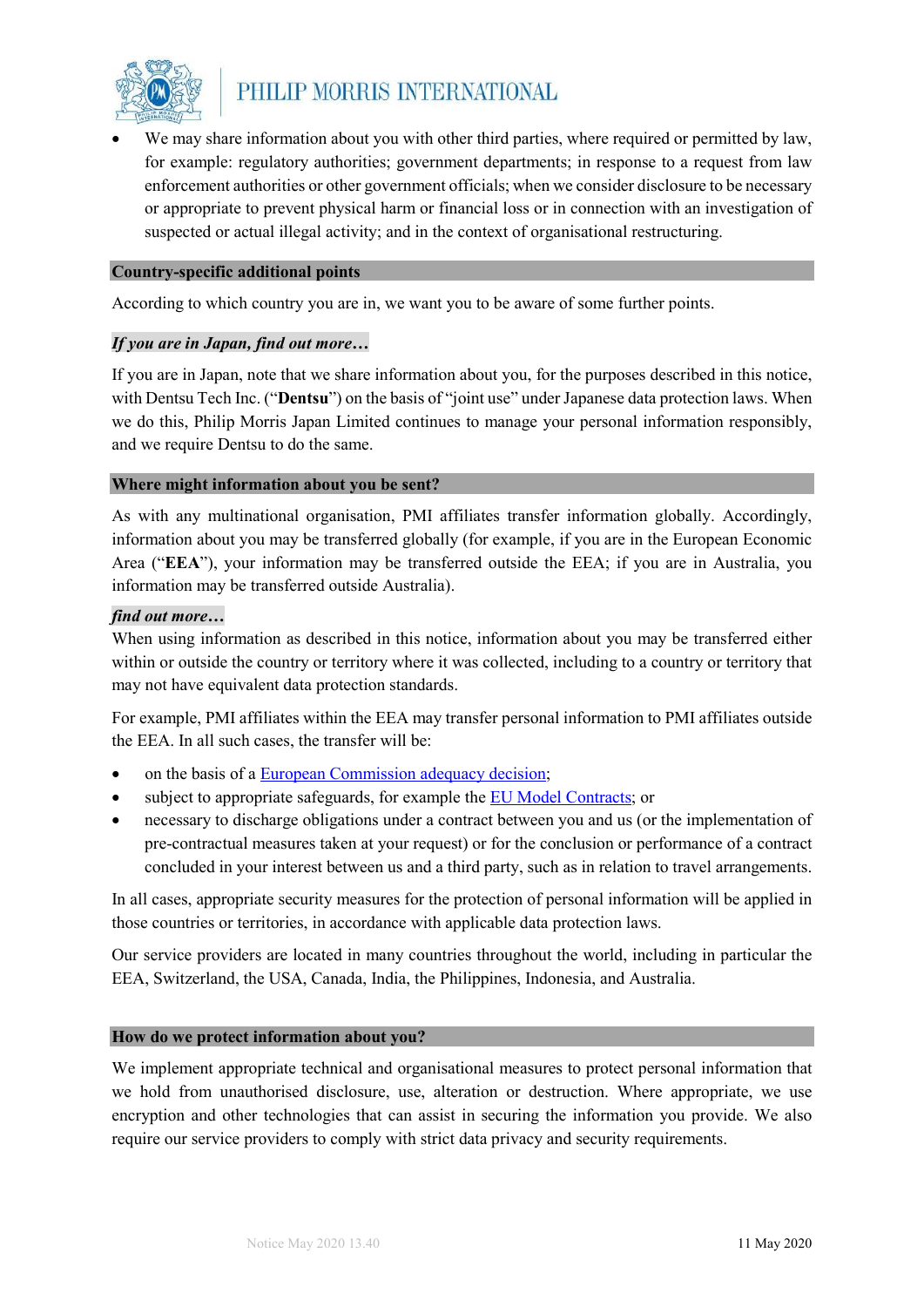

#### **How long will information about you be kept?**

We will retain information about you for the period necessary to fulfil the purposes for which the information was collected. After that, we will delete it. The period will vary depending on the purposes for which the information was collected. Note that in some circumstances, you have the right to request us to delete the information. Also, we are sometimes legally obliged to retain the information, for example, for tax and accounting purposes.

#### *find out more…*

Typically, we retain data based on the criteria described in the table below:

| <b>Type</b>                                                                                                            | <b>Explanation/typical retention criteria</b>                                                                                                                                                                                                                                                                                                                                                                                                                                                                                                      |
|------------------------------------------------------------------------------------------------------------------------|----------------------------------------------------------------------------------------------------------------------------------------------------------------------------------------------------------------------------------------------------------------------------------------------------------------------------------------------------------------------------------------------------------------------------------------------------------------------------------------------------------------------------------------------------|
| marketing to you<br>(including marketing<br>communications) (if you<br>use digital touchpoints<br>and are contactable) | Most of the information in your marketing profile is kept for the duration of<br>our marketing relationship with you; for example, while you continue to use<br>digital touchpoints, or respond to our communications. However, some<br>elements of your marketing profile, such as records of how we interact with<br>you, naturally go out of date after a period of time, so we delete them<br>automatically after defined periods (typically 3 years) as appropriate for the<br>purpose for which we collected them.                           |
| marketing to you<br>(including marketing<br>communications) (if you<br>are no longer in contact<br>with us)            | This scenario is the same as the above, but if we don't have any contact with<br>you for a long period (typically 2 years), we will stop sending you marketing<br>communications and delete your history of responses to them. This will<br>happen, for example, if you never click through to an invitation to an event, log<br>on to a digital touchpoint, or contact customer care, during that time. The<br>reason is that in these circumstances, we assume you would prefer not to<br>receive the communications.                            |
| marketing to you<br>(including marketing<br>communications) (if you<br>are not contactable)                            | If you have registered to receive marketing communications, but the<br>information you give us to contact you doesn't work, we will retain your details<br>for a period of typically only 6 months to allow you to return and correct it.                                                                                                                                                                                                                                                                                                          |
| marketing to you<br>$\bullet$<br>(including marketing<br>communications)<br>(incomplete<br>registrations)              | If you commence registering yourself in a database, but do not complete the<br>process (for example, if you don't complete the age verification process, or you<br>don't accept the touchpoint's terms of use), we will retain your details for only<br>6 months to allow you to return and complete the process.                                                                                                                                                                                                                                  |
| market research                                                                                                        | If you are not registered with us for other purposes (e.g. marketing<br>communications, warranty, customer care), and we use publicly available<br>information about you in order to understand the market or your preferences,<br>we will retain the information about you for a short period in order to perform<br>the particular item of market research.                                                                                                                                                                                      |
| purchases and warranty                                                                                                 | If you purchase goods, we will retain details of this for so long as required to<br>complete the sale, and to comply with any legal obligations (for example, for<br>tax and accounting record-keeping purposes). If you also register for a warranty<br>for a device, we will retain details of this for so long as relevant to the warranty.                                                                                                                                                                                                     |
| customer care                                                                                                          | If you contact customer care, we will make a record of the matter (including<br>details of your enquiry and our response) and retain it while it remains relevant<br>to our relationship, for example if you need us to replace a device under<br>warranty, or if your recent enquiries are relevant. Temporary records (for<br>example, an automated recording of a telephone call in which you ask us to<br>direct you to a retail outlet) may be relevant only until more permanent records<br>are made, and will be retained only temporarily. |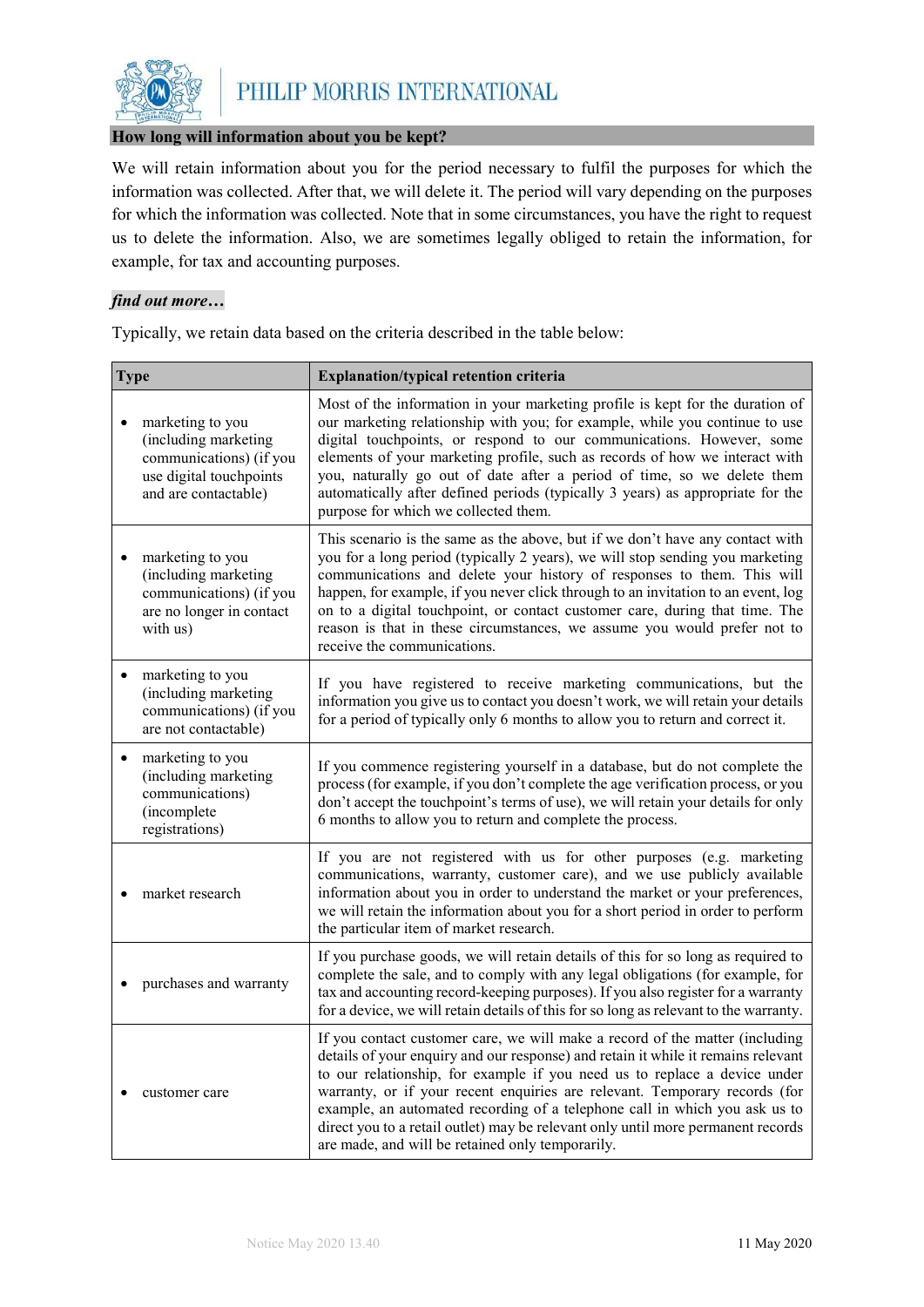

| system audit logs  | System audit logs are retained typically for a period of only a few months.                                                                |
|--------------------|--------------------------------------------------------------------------------------------------------------------------------------------|
| business analytics | Business analytics data is typically collected automatically when you use<br>PMI touchpoints and anonymised/aggregated shortly afterwards. |

#### **What rights and options do you have?**

You may have some or all of the following rights in respect of information about you that we hold:

- request us to give you access to it:
- request us to rectify it, update it, or erase it;
- request us to restrict our using it, in certain circumstances;
- object to our using it, in certain circumstances;
- withdraw your consent to our using it;
- data portability, in certain circumstances;
- opt out from our using it for direct marketing; and
- lodge a complaint with the supervisory authority in your country (if there is one).

We offer you easy ways to exercise these rights, such as "unsubscribe" links, or giving you a contact address, in messages you receive.

Some mobile applications we offer might also send you push messages, for instance about new products or services. You can disable these messages through the settings in your phone or the application.

#### *find out more…*

The rights you have depend on the laws of your country. If you are in the European Economic Area, you will have the rights set out in the table below. If you are elsewhere, you can contact us (see the paragraph "who should you contact with questions?" at the end of this notice) to find out more.

| Right in respect of the<br>we hold        | information about you that $\mathbf{F}$ Further detail (note: certain legal limits to all these rights apply)                                                                                                                                                                                                                                                                                                                                                                                                                                                                                                                                                                                                                                                                                                                                  |
|-------------------------------------------|------------------------------------------------------------------------------------------------------------------------------------------------------------------------------------------------------------------------------------------------------------------------------------------------------------------------------------------------------------------------------------------------------------------------------------------------------------------------------------------------------------------------------------------------------------------------------------------------------------------------------------------------------------------------------------------------------------------------------------------------------------------------------------------------------------------------------------------------|
| to request us to give you<br>access to it | This is confirmation of:<br>whether or not we process information about you;<br>our name and contact details;<br>the purpose of the processing;<br>the categories of information concerned;<br>the categories of persons with whom we share the information and, where<br>any person is outside the EEA and does not benefit from a European<br>Commission adequacy decision, the appropriate safeguards for protecting<br>the information;<br>(if we have it) the source of the information, if we did not collect it from<br>you;<br>(to the extent we do any, which will have been brought to your attention)<br>the existence of automated decision-making, including profiling, that<br>produces legal effects concerning you, or significantly affects you in a<br>similar way, and information about the logic involved, as well as the |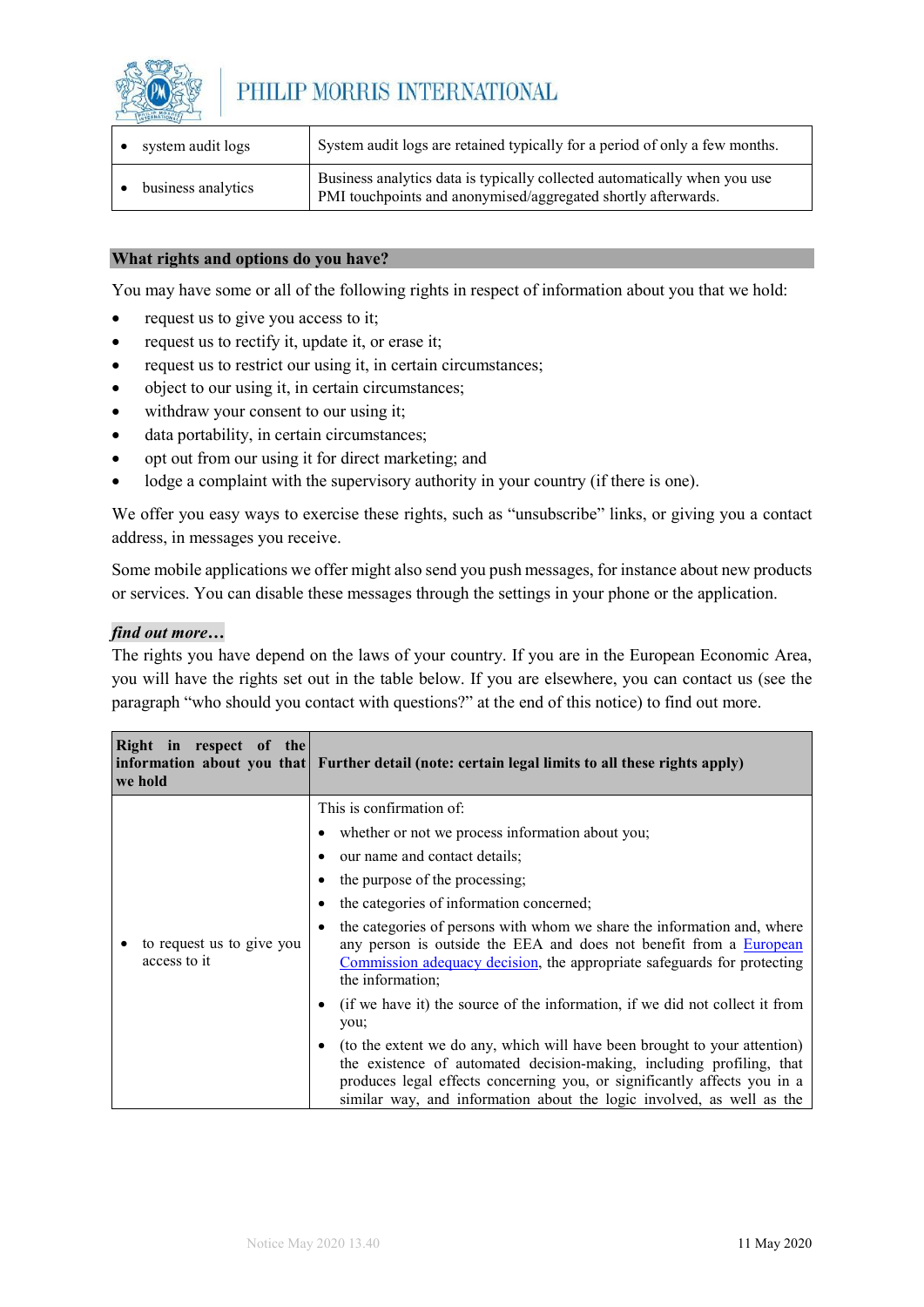

|                                                   | significance and the envisaged consequences of such processing for you;<br>and                                                                                                                                                                                                                           |
|---------------------------------------------------|----------------------------------------------------------------------------------------------------------------------------------------------------------------------------------------------------------------------------------------------------------------------------------------------------------|
|                                                   | the criteria for determining the period for which we will store the<br>information.                                                                                                                                                                                                                      |
|                                                   | On your request we will provide you with a copy of the information about you<br>that we use (provided this does not affect the rights and freedoms of others).                                                                                                                                           |
| to request us to rectify or<br>update it          | This applies if the information we hold is inaccurate or incomplete.                                                                                                                                                                                                                                     |
|                                                   | This applies if:                                                                                                                                                                                                                                                                                         |
|                                                   | the information we hold is no longer necessary in relation to the purposes<br>for which we use it;                                                                                                                                                                                                       |
| to request us to erase it                         | we use the information on the basis of your consent and you withdraw your<br>consent (in this case, we will remember not to contact you again, unless<br>you tell us you want us to delete all information about you in which case<br>we will respect your wishes);                                      |
|                                                   | we use the information on the basis of legitimate interest and we find that,<br>following your objection, we do not have an overriding interest in<br>continuing to use it;                                                                                                                              |
|                                                   | the information was unlawfully obtained or used; or                                                                                                                                                                                                                                                      |
|                                                   | to comply with a legal obligation.                                                                                                                                                                                                                                                                       |
|                                                   | This right applies, temporarily while we look into your case, if you:                                                                                                                                                                                                                                    |
|                                                   | contest the accuracy of the information we use; or                                                                                                                                                                                                                                                       |
|                                                   | have objected to our using the information on the basis of legitimate interest                                                                                                                                                                                                                           |
| to request us to restrict<br>our processing of it | (if you make use of your right in these cases, we will tell you before we use the<br>information again).                                                                                                                                                                                                 |
|                                                   | This right applies also if:                                                                                                                                                                                                                                                                              |
|                                                   | our use is unlawful and you oppose the erasure of the data; or                                                                                                                                                                                                                                           |
|                                                   | we no longer need the data, but you require it to establish a legal case.                                                                                                                                                                                                                                |
|                                                   | You have two rights here:                                                                                                                                                                                                                                                                                |
| object<br>to<br>to<br>our                         | if we use information about you for direct marketing: you can "opt out"<br>(i)<br>(without the need to justify it) and we will comply with your request; and                                                                                                                                             |
| processing it                                     | (ii) if we use the information about you on the basis of legitimate interest for<br>purposes other than direct marketing, you can object to our using it for<br>those purposes, giving an explanation of your particular situation, and we<br>will consider your objection.                              |
| to withdraw your consent<br>to our using it       | This applies if the legal basis on which we use the information about you is<br>consent. These cases will be clear from the context (for example, if you gave<br>your consent using the preference center in one of our apps, you can withdraw<br>your consent by turning off the corresponding toggle). |
|                                                   | If:                                                                                                                                                                                                                                                                                                      |
|                                                   | (i) you have provided data to us; and                                                                                                                                                                                                                                                                    |
| to data portability                               | (ii) we use that data, by automated means, and on the basis either of your<br>consent, or on the basis of discharging our contractual obligations to you,                                                                                                                                                |
|                                                   | then you have the right to receive the data back from us in a commonly used<br>format, and the right to require us to transmit the data to someone else if it is<br>technically feasible for us to do so.                                                                                                |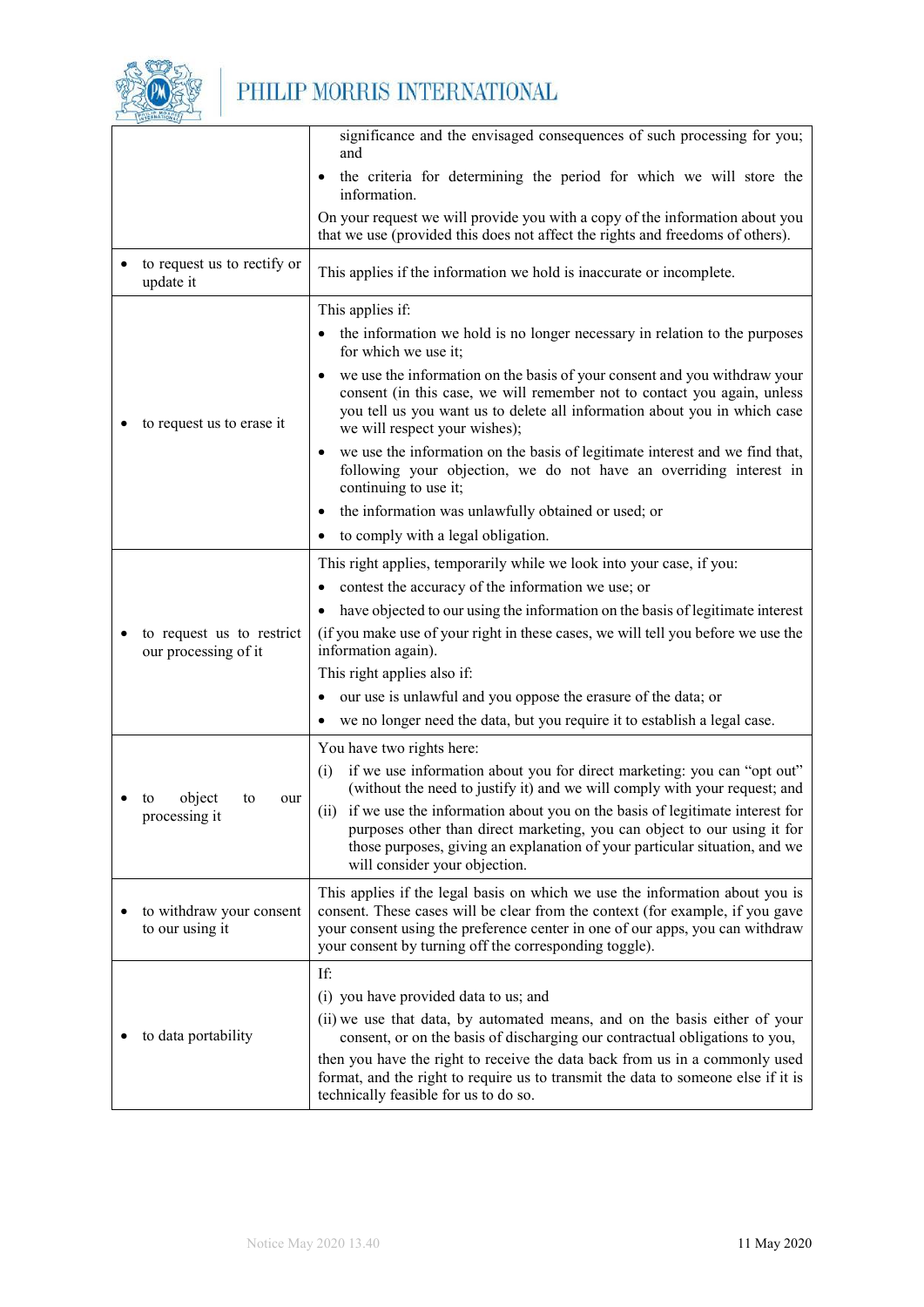

| to lodge a complaint with | Each European Economic Area country must provide for one or more public<br>authorities for this purpose. |
|---------------------------|----------------------------------------------------------------------------------------------------------|
| the supervisory authority | You can find their contact details here:                                                                 |
| in your country           | http://ec.europa.eu/justice/data-protection/bodies/authorities/index en.htm                              |
|                           | For other countries please consult the website of your country's authority.                              |

#### **Country-specific additional points**

According to which country you are in, you may have some additional rights.

#### *If you are in the Philippines, find out more…*

If you are in the Philippines, you may have rights in addition to those set out in this notice in accordance with the Philippine Data Privacy Act and its implementing rules and regulations, including the National Privacy Commission's Privacy Policy Office Advisory Opinion No. 2018-031.

#### *If you are in France, find out more…*

- If you are in France, you have the right to give us instructions regarding information we hold about you in the event of your death (specifically, whether we should store or delete it, and whether others should have the right to see it). You may:
	- (A) issue general instructions to a digital service provider registered with the French data protection supervisory authority (called "CNIL") (these instructions apply to all use of information about you); or
	- (B) give us specific instructions that apply only to our use of information about you.

Your instructions may require us to transfer information about you to a third party (but where the information contains information about others, our obligation to respect also their privacy rights might mean that we can't follow your instructions to the letter). You may appoint a third party to be responsible for ensuring your instructions are followed. If you do not appoint a third party in that way, your successors will (unless you specify otherwise in your instructions) be entitled to exercise your rights over information about you after your death:

- (i) in order to administer your estate (in which case your successors will be able to access information about you to identify and obtain information that could be useful to administer your estate, including any digital goods or data that could be considered a family memory that is transferable to your successors); and
- (ii) to ensure that parties using information about you take into account your death (such as closing your account, and restricting the use of, or updating, information about you).

You may amend or revoke your instructions at any time. For further information on the processing of information about you in the event of your death, see Article 40-1 of the law 78-17 dated 6 January 1978. When you die, by default, you will stop using your account and we will delete information about you in accordance with our retention policies (see the paragraph "How long will information about you be kept?" for details).

#### *If you are in Australia, find out more…*

- If you are in Australia, the following additional information applies to you:
	- (A) if you do not provide your personal information to us, we may not be able to (as applicable) provide you with the information, products or services that you request; and